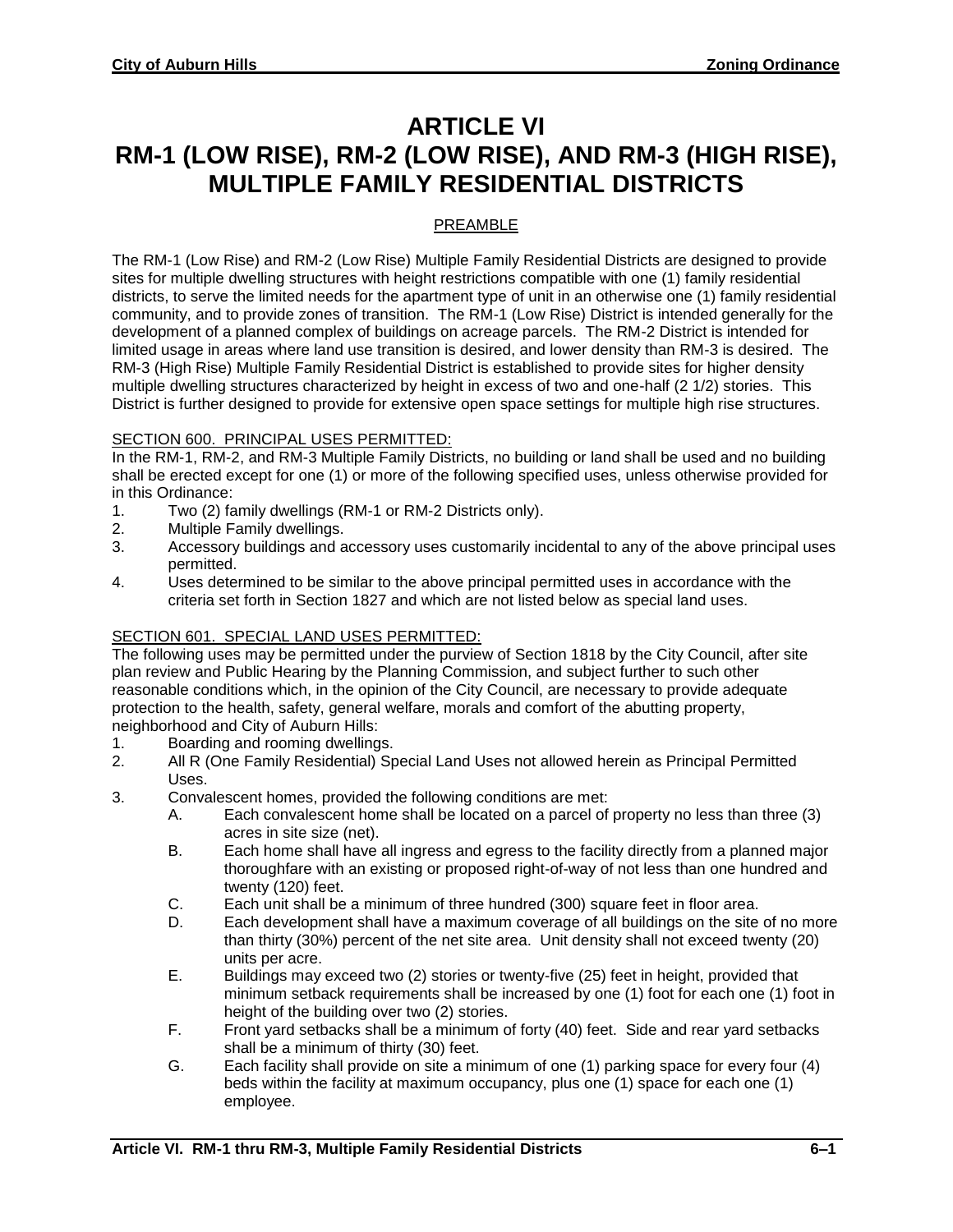- H. Each facility shall provide as part of the entire development a minimum of one thousand (1,000) square feet of open space for every one (1) bed at maximum capacity, of which four hundred (400) square feet must be kept in approved landscaping.
- I. No portion of a building face shall exceed two hundred (200) feet in length, except after the provision of a horizontal building face offset of at least thirty (30) feet in depth. With such an offset, the maximum building length can be increased to four hundred (400) feet. Building elements in excess of two hundred (200) feet in length can further be interconnected by a building element having a minimum width of fifty (50) feet, which also varies by a minimum of one (1) story in height from the building elements on either side. In conjunction with these standards, the total building complex can have no elevation exceeding six hundred (600) feet in length.
- J. In all convalescent home projects where fifty (50) or more units may be developed on a total parcel, or as part of a total complex, a main collector service drive with a width of at least twenty-four (24) feet back-of-curb to back-of-curb with a four (4) foot wide walkway along one (1) side (total width of five (5) feet) may be required by the City Council and, if required, shall be built according to current City standards for collector thoroughfares. Easements for private collector thoroughfares shall also be provided to the City of Auburn Hills. All such interior dedicated rights-of-way or easements may be utilized for density computations.
- 4. Senior citizen congregate care living facilities and independent housing for the elderly facilities, provided the following conditions are met:
	- A. Each project shall be located on a parcel of property no less than three (3) acres in site size (net).
	- B. Each project shall have all means of ingress and egress to the site directly from a planned major thoroughfare with an existing or proposed right-of-way of not less than one hundred and twenty (120) feet.
	- C. In independent housing for the elderly facilities all efficiency and one (1) bedroom units shall be a minimum of five hundred and fifty (550) square feet, and all two (2) bedroom units shall be a minimum of eight hundred (800) square feet. No unit with more than two (2) bedrooms shall be allowed.
	- D. The maximum coverage of all buildings on each site shall total no more than thirty (30%) percent of the net site area. Unit density shall not exceed twenty (20) units per acre.
	- E. Buildings may exceed two (2) stories or twenty-five (25) feet in height, provided the minimum setback requirements shall be increased by one (1) foot for each one (1) foot in height of the building over two (2) stories.
	- F. Front yard setbacks shall be a minimum of fifty (50) feet. Side and rear yard setbacks must be a minimum of thirty (30) feet.
	- G. Each independent or congregate housing for the elderly project shall provide on site a minimum of one-half (1/2) parking space for each one (1) unit, plus one (1) space for each one (1) employee.
	- H. Each project shall provide as part of the entire development a minimum of one thousand five hundred (1,500) square feet of open space for each one (1) unit, of which six hundred (600) square feet must be kept in approved landscaped areas.
	- I. No portion of a building face shall exceed two hundred (200) feet in length, except after the provision of a horizontal building face offset of at least thirty (30) feet in depth. With such an offset, the maximum building length can be increased to four hundred (400) feet. Building elements in excess of two hundred (200) feet in length can further be interconnected by a building element having a minimum width of fifty (50) feet, which also varies by a minimum of one (1) story in height from the building elements on either side. In conjunction with these standards, the total building complex can have no elevation exceeding six hundred (600) feet in length.
	- J. In all congregate care developments where fifty (50) or more units may be developed on a total parcel, or a part of a total complex, a main collector service drive with a width of at least twenty-four (24) feet back-of-curb to back-of-curb with a four (4) foot wide walkway along one (1) side (total width of five (5) feet) may be required by the City Council and, if required, shall be built according to current City standards for collector thoroughfares.